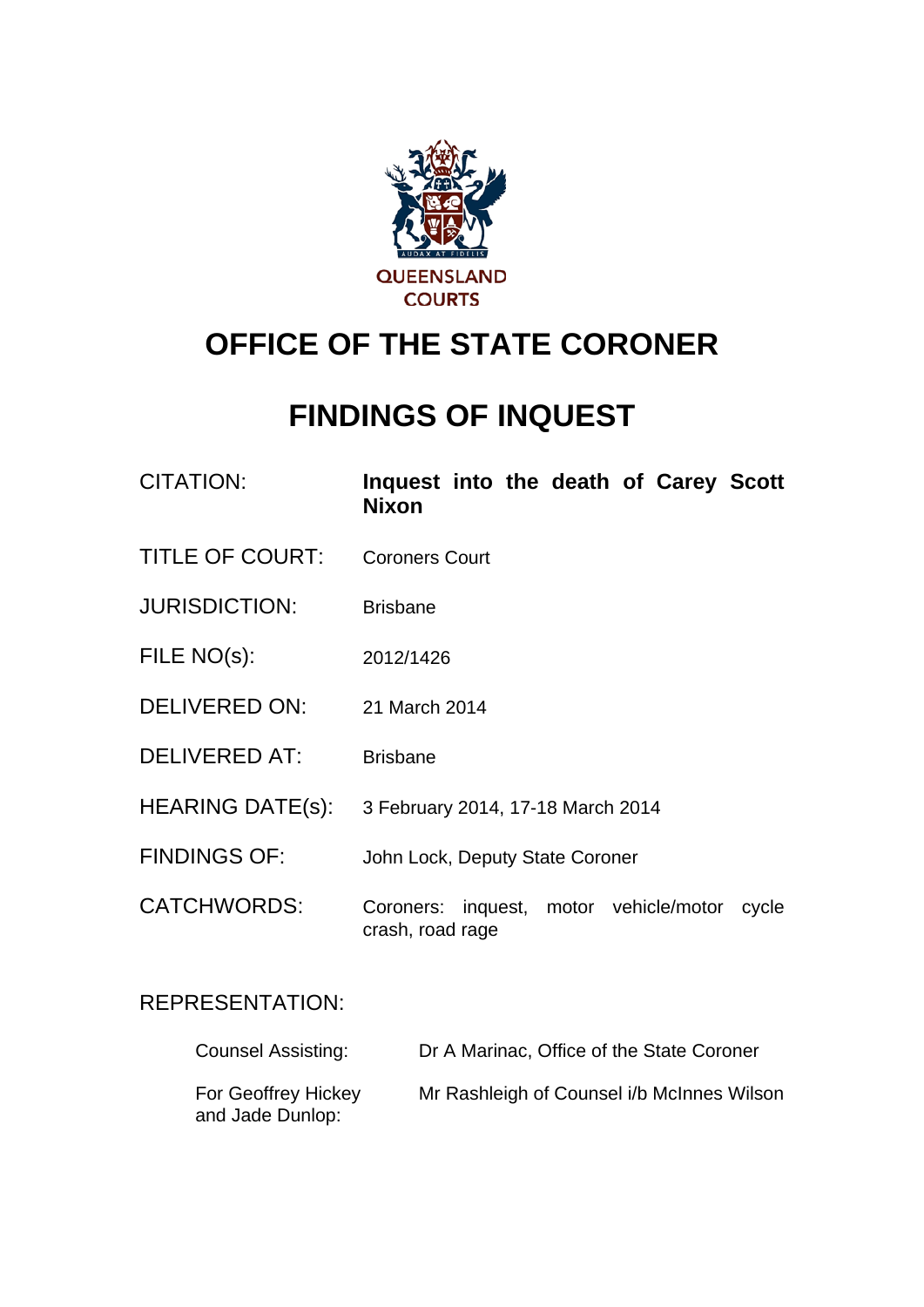## **Introduction**

Carey Scott Nixon was aged 39. On 25 April 2012 he was riding a motorcycle which came into collision with a Toyota Land Cruiser driven by Geoffrey Hickey.

The collision occurred at approximately 1:00pm as both vehicles were proceeding northbound on the Cleveland-Redland Bay Road, a four lane road with two lanes in each direction. At some point shortly after the vehicles passed through the roundabout at the intersection of Cleveland-Redland Bay Road and Boundary Road, the 4WD commenced to change into the right lane from the left lane at the same time as the motorcycle approached in the right lane from behind.

There is evidence to suggest that Mr Nixon then commenced an overtaking manoeuvre in the right hand lane as it turned to three lanes with a right hand turning lane approaching a set of traffic lights ahead, and during this procedure he rode abreast of the 4WD drive. The evidence then suggests that Mr Nixon abused the 4WD driver both verbally and with hand gestures through his open side window. The abuse may have been reciprocated. The evidence also suggests that Mr Nixon has then hit the 4WD's side mirror with his left hand. At the time he was clearly extremely close to the 4WD. There is evidence to suggest the 4WD moved to the right and made contact by way of a handlebar scratching the black mudguard of the 4WD and the left side mirror of the motor cycle also scuffing the black mudguard. Mr Nixon was driving at the time with his right hand on the accelerator but his left hand was not on the handlebars.

Mr Nixon then fell to his right side and slid along the ground before colliding with a traffic light pole. He could not be resuscitated at the scene and was pronounced deceased on arrival at hospital.

The Forensic Crash Unit considered there were a number of scenarios possible on the basis of the evidence but none of the witness versions or forensic evidence were conclusive as to which version of events should be accepted.

Given the uncertainty as to what happened I decided to hold an inquest.

#### **Issues**

The issues for the inquest are as follows:

- Firstly, the findings required by section 45(2) of the Coroners Act, namely the identity of the deceased person; when, where and how he died; and what caused his death;
- Secondly, to examine the circumstances leading up to the death including the driving and riding conduct of Mr Hickey and Mr Nixon prior to this incident;
- Thirdly, to examine the nature and effect of what appears to have been an altercation between them;
- Finally to examine the precise cause of the collision, including the question of whether that collision was accidental or intentional.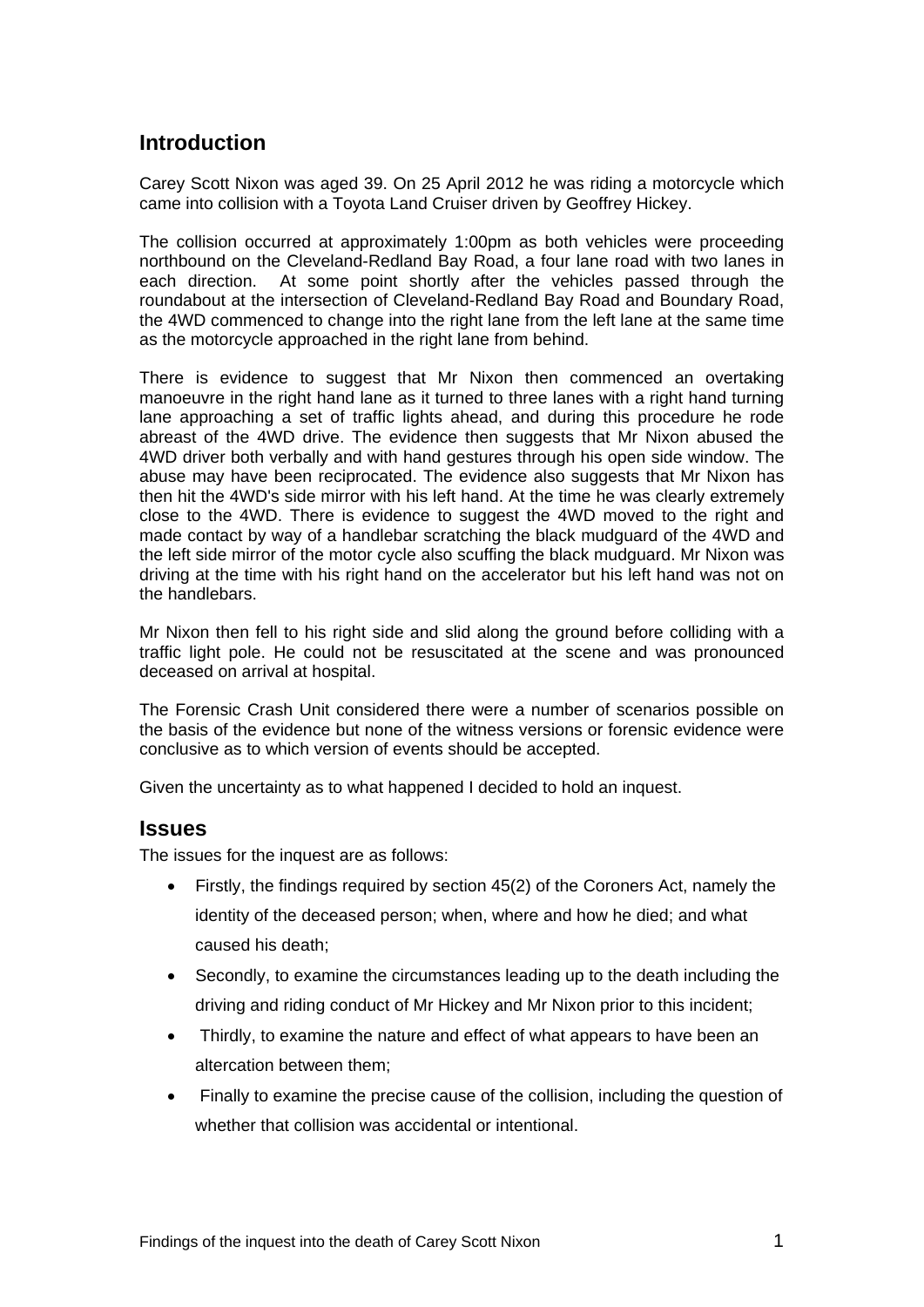## **The scope of the coroner's inquiry and findings**

A coroner has jurisdiction to inquire into the cause and circumstances of a reportable death. If possible he/she is required to find:-

- a) whether a death in fact happened;
- b) the identity of the deceased;
- c) when, where and how the death occurred; and
- d) what caused the person to die.

There has been considerable litigation concerning the extent of a coroner's jurisdiction to inquire into the circumstances of a death. The authorities clearly establish that the scope of an inquest goes beyond merely establishing the medical cause of death.

An inquest is not a trial between opposing parties but an inquiry into the death. In a leading English case it was described in this way:- *It is an inquisitorial process, a process of investigation quite unlike a criminal trial where the prosecutor accuses and the accused defends… The function of an inquest is to seek out and record as many of the facts concerning the death as the public interest requires.*

The focus is on discovering what happened, not on ascribing guilt, attributing blame or apportioning liability. The purpose is to inform the family and the public of how the death occurred with a view to reducing the likelihood of similar deaths. As a result, the Act authorises a coroner to make preventive recommendations concerning public health or safety, the administration of justice or ways to prevent deaths from happening in similar circumstances in future. However, a coroner must not include in the findings or any comments or recommendations, statements that a person is or maybe guilty of an offence or is or maybe civilly liable for something.

#### **The admissibility of evidence and the standard of proof**

Proceedings in a coroner's court are not bound by the rules of evidence because the Act provides that the court *may inform itself in any way it considers appropriate.* That does not mean that any and every piece of information however unreliable will be admitted into evidence and acted upon. However, it does give a coroner greater scope to receive information that may not be admissible in other proceedings and to have regard to its origin or source when determining what weight should be given to the information.

This flexibility has been explained as a consequence of an inquest being a factfinding exercise rather than a means of apportioning guilt. As already stated, it is an inquiry rather than a trial. If a witness refuses to give oral evidence at an inquest because the evidence would tend to incriminate the person, the coroner may require the witness to give evidence that would tend to incriminate the witness if satisfied it is in the public interest to do so. The evidence, when given, and any derivative evidence is not admissible against the witness in any other proceeding, other than a proceeding for perjury.

A coroner should apply the civil standard of proof, namely the balance of probabilities but the approach referred to as the *Briginshaw* sliding scale is applicable. This means that the more significant the issue to be determined, the more serious an allegation or the more inherently unlikely an occurrence, the clearer and more persuasive the evidence needed for the trier of fact to be sufficiently satisfied that it has been proven to the civil standard.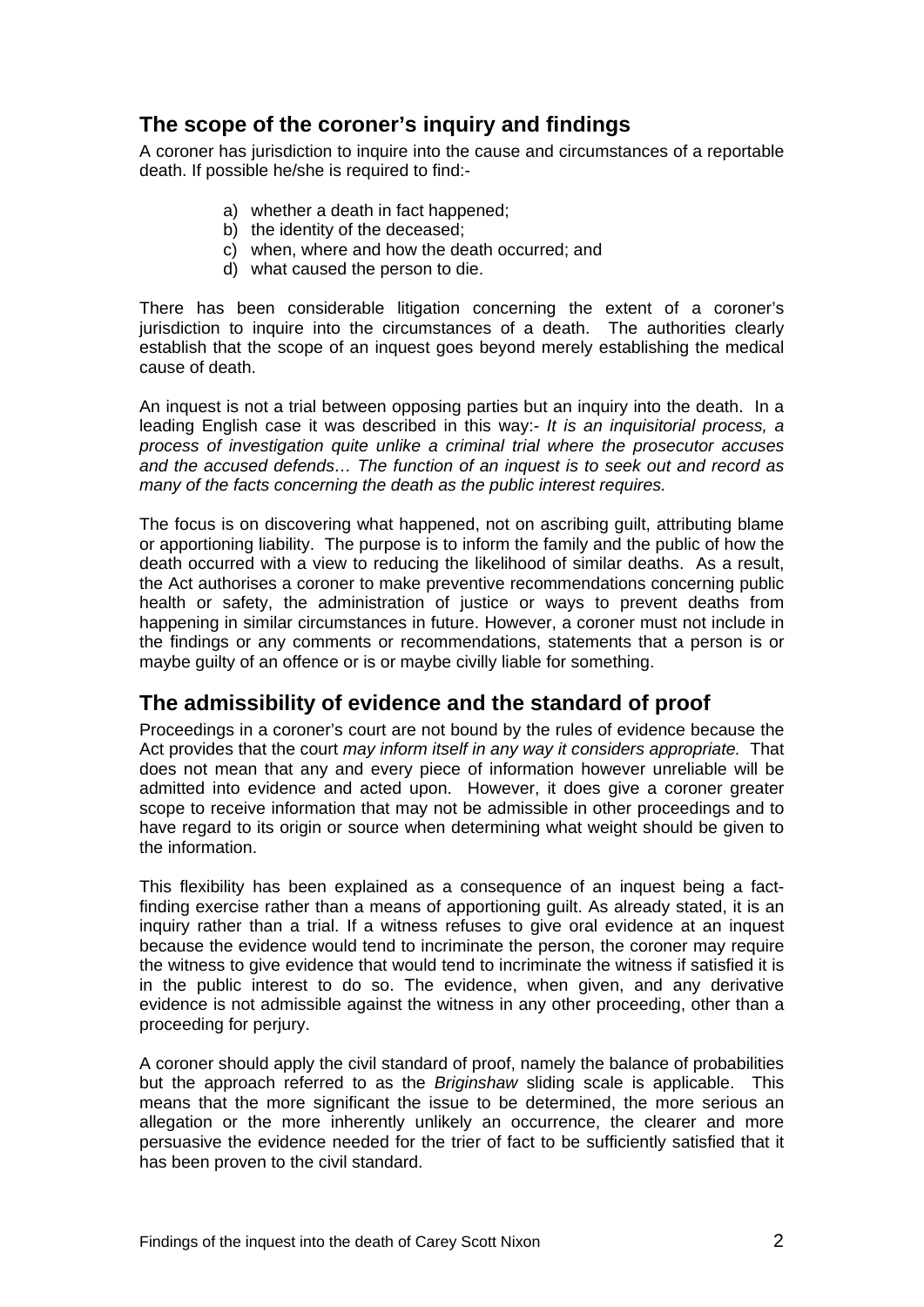It is also clear that a coroner is obliged to comply with the rules of natural justice and to act judicially. This means that no findings adverse to the interest of any party may be made without that party first being given a right to be heard in opposition to that finding. As *Annetts v McCann m*akes clear that includes being given an opportunity to make submissions against findings that might be damaging to the reputation of any individual or organisation.

If, from information obtained at an inquest or during the investigation, a coroner reasonably suspects a person has committed a criminal offence, the coroner must give the information to the Director of Public Prosecutions in the case of an indictable offence, and to the chief executive of the department which administers legislation creating an offence which is not indictable.

#### **Autopsy results**

An autopsy examination of Mr Nixon noted severe injuries to the head, spine and hips and a lacerated abdominal aorta with extensive blood loss. The death would have been rapid.

Toxicological analysis did not detect any alcohol but detected low levels of amphetamine and a metabolite of cannabis indicating past use.

Dr Hall, from the Clinical Forensic Medicine Unit, provided a report commenting on the toxicology report for Mr Nixon.

Dr Hall was of the opinion that the level of methylamphetamine detected was extremely low. Because of the long elimination half life of the drug and the effects of tolerance, one cannot ascertain the timing of methylamphetamine dosing. He was of the view that it was most likely that the level of methylamphetamine seen here does not represent recent use however the concentration of methylamphetamine in the blood will not reflect whether one is in the acute phase of methylamphetamine toxicity or within the rebound phase. Thus, although the level is low, Mr Nixon may have been exhibiting the effects of withdrawal (rather than acute effects) which cannot be quantified. Dr Hall noted the level of methylamphetamine may be higher due to the effects of post mortem redistribution.

Dr Hall noted that the level of cannabis was low and does not reflect very recent use. Bearing in mind that there may be an element of post-mortem redistribution, the significance of such a low level to Mr Nixon's ability to safely control a motorcycle is minor.

Dr Hall noted the levels were low and in the absence of indicia to suggest intoxication, one cannot state with any degree of certainty that the driver would be impaired.

# **Forensic Crash Unit (FCU) investigation**

The investigation was completed by Senior Constable Peereboom of the Brisbane FCU. Notebook statements as well as field interviews were taken at the scene from various witnesses by first response police who attended. More formal statements were later signed. Mr Hickey took part in a lengthy field interview and at one point was warned of his right to silence.

A Random Breath Test of Mr Hickey taken at the scene was negative.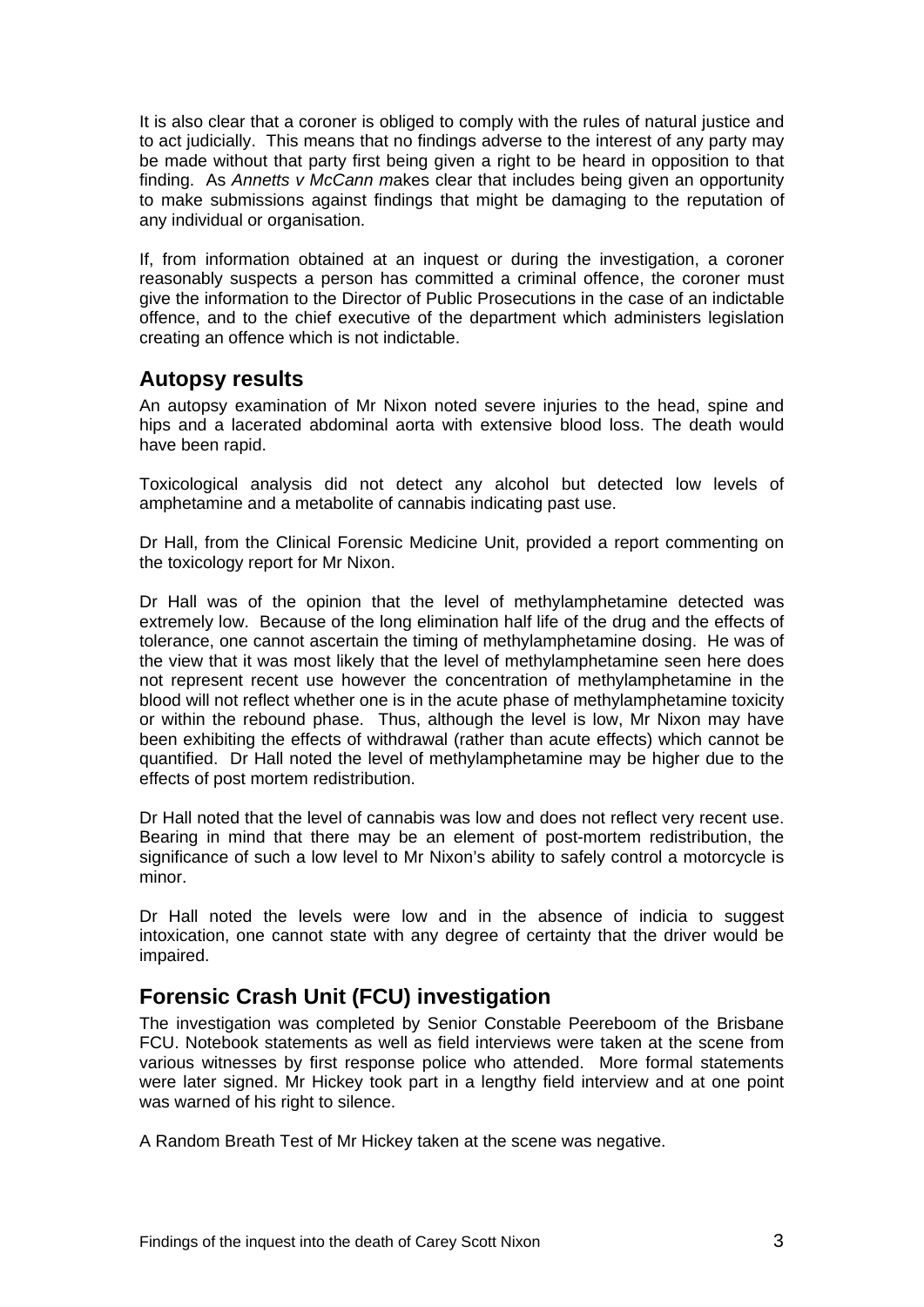Mr Nixon was wearing a helmet and was in shorts and thongs. The motorcycle was a 2006 Kawasaki 1000cc Ninja

The road conditions were regarded as good and the weather was overcast but there had been no rain. None of these aspects contributed to the crash. All witnesses agreed the speed of the vehicles concerned at all times was at or about the respective speed limit for the road being 60kmh.

A mechanical inspection of the 4WD found that the vehicle was in an unsatisfactory mechanical condition prior to the incident due to the condition of the steering, right hand tyres, and left front axle, however these conditions were not yet serious enough to have contributed to the cause of the incident.

The FCU investigation noted that it was apparent that at one point the 4WD commenced to change into the right hand lane and was straddling two lanes and failed to return to the left lane upon discovering the motorcycle also in the right lane. This appears to rely on the version of David Leishman and resulted in a minor traffic infringement notice being issued.

It is apparent that the motorcyclist commenced an overtaking manoeuvre in the right hand lane and/or turning lane and during this procedure he rode abreast of the 4WD. The evidence then suggests that the motorcycle abused the 4WD driver both verbally and with hand gestures through his open side window with his left hand. The evidence also suggests the motorcyclist has then hit the 4WD's mirror with his left hand. The 4WD's glass part of the mirror was dislodged as a result. SC Peereboom suggested this action would have required significant force.

At the time, the motorcyclist was extremely close to the 4WD and made contact by way of a handlebar scratching the black mudguard and the left mirror also scuffing the black mudguard. SC Peereboom gave evidence this was consistent with a slight side swipe. However, as the rider was driving at the time with his right hand on the accelerator but his left hand was not on the handlebars this would result in a loss of balance and was consistent with the wobbling impression of a number witnesses.

There were scrape marks on the road surface from where the motor cycle fell to the bitumen surface and this indicated the motorcycle was within the right hand lane and on the edge of the line between it and the turning lane.

The evidence of most witnesses including Mr Hickey is that there was a movement of the 4WD to the right followed by a greater movement to the left, all at the time when the motor cycle lost control.

The FCU considered there were a number of scenarios on the basis of the evidence.

- The first scenario was that the motorcycle had lost control and rode into the side of the 4WD.
- The second scenario would indicate that the 4WD drove into the motorcycle deliberately.
- The third scenario was that there was an involuntary manoeuvre by the motorcycle with an involuntary response by the 4WD.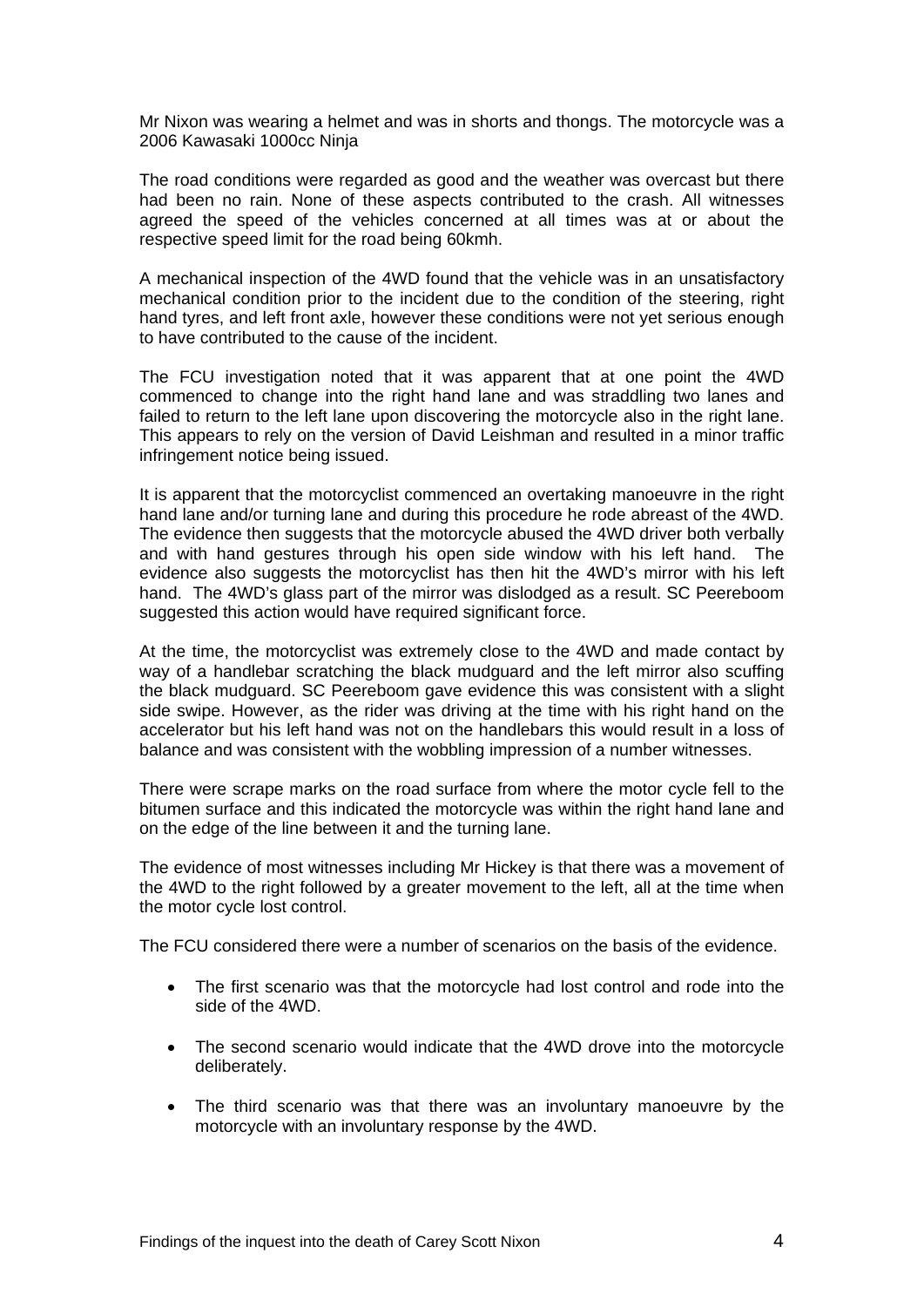The fourth scenario was that there was an avoidance manoeuvre by the 4WD, which somehow connected with the motorcycle.

The FCU noted that none of the witness versions were conclusive as to which version of events should be accepted.

The physical evidence of the contact between the 4WD and the motorcycle was consistent with but not conclusive of a version with the front and right wheel of the 4WD turning to its left when the vehicle contacted with the motorcycle. In other words the collision did not occur when the 4WD made the movement to the right but when the correcting movement to the left occurred. The FCU considered the physical evidence and witness statements indicate that scenarios one to four are all possible causes of the collision. The physical evidence of contact between the vehicles is consistent with scenario four.

The FCU was of the opinion that due to the level of doubt which exists as to the exact cause of the crash, there was insufficient evidence to charge the 4WD driver with an offence relating to the collision. The only offence for which a traffic infringement notice was given in relation to this matter was for failing to drive within marked lanes of a multilane road.

Mr Hickey's traffic history from 1988 to 2001 included a number of speeding offences, drink driving, unlawful use of a motor vehicle, and careless driving. Prior to the collision, the only additional traffic offence the driver had been convicted off was in 2004 for failing to keep left of double continuous lines.

Mr Nixon had a far lengthier traffic history, which was also more recent in time. He had been convicted of numerous speeding offences, attempting to drive under the influence of alcohol, unlicensed driving on a number of occasions, and disqualified driving. In March 2011, Mr Nixon was fined for failing to keep left of double continuous dividing lines.

### **The evidence of eye witnesses**

The eye witnesses gave different versions of the events that must have occurred over a matter of seconds. The fact the versions differ is unsurprising as it is self evident witnesses will see and recall things that happen in such short time frames somewhat differently.

#### **Luke Bell**

Mr Luke Bell's statement was consistent with the notebook statement taken at the scene. He was travelling in the opposite direction. He first saw the 4WD when it was in the right hand lane. The motorcycle then came up pretty quickly into the right hand lane beside the 4WD driver's window. It was only 30 – 50cms from the side of the 4WD. The motorcyclist had his head turned towards the driver of the 4WD, and they could have been talking or yelling, but Mr Bell was not sure. It was pretty instantaneous that the motorcyclist extended his left arm and the 4WD driver extended his right arm towards each other. He thought they could have been trying to hit each other or to high five.

He then saw the 4WD swerve a little to its right followed by a big swerve to its left. When the 4WD swerved to its right, Mr Bell saw it connect with the motorcycle, somewhere between the front engine bay to the driver's door.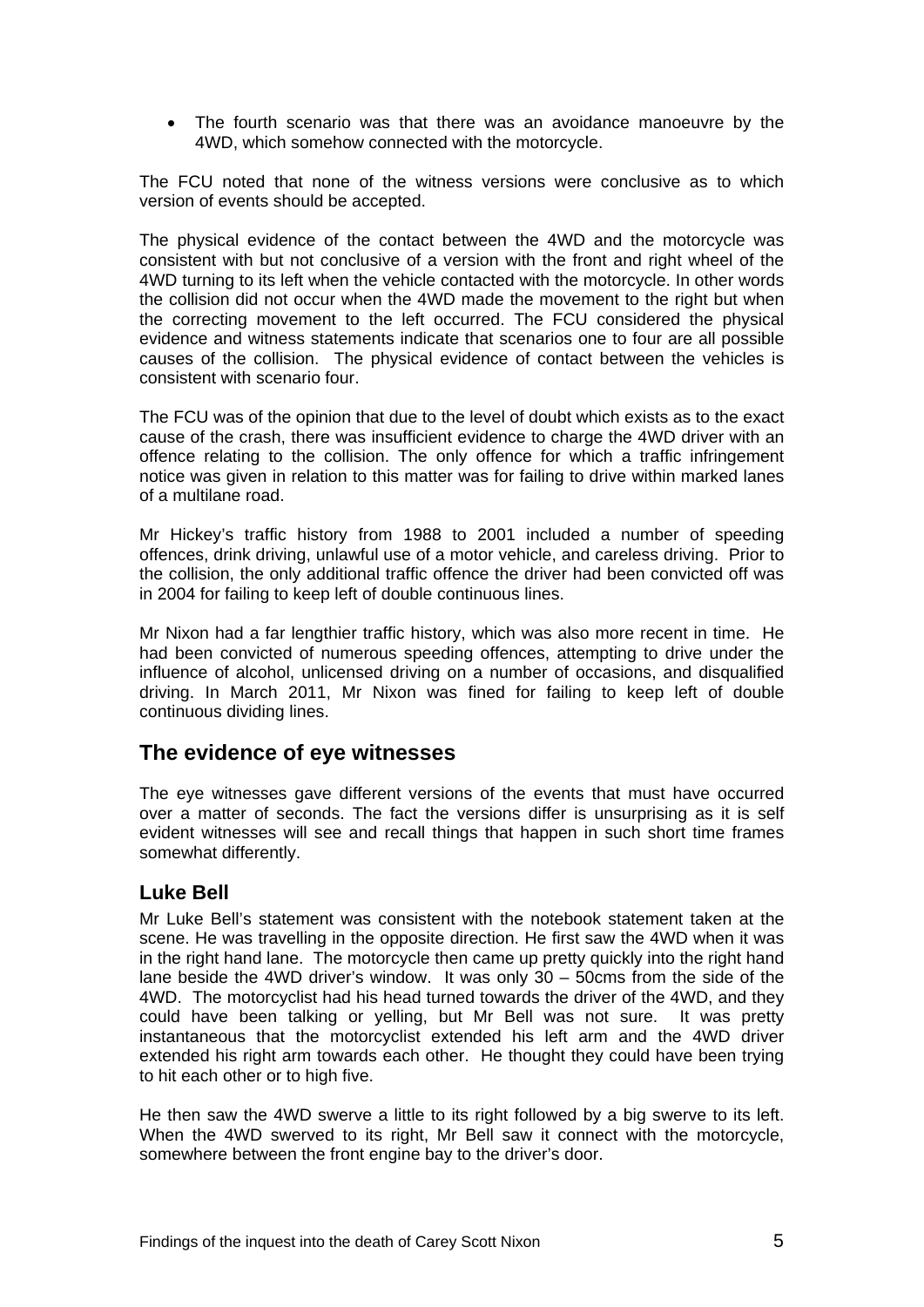On the swerve to the left, it was like the 4WD fishtailed a bit to get out of it but Mr Bell believed the 4WD stayed within the right hand lane.

In evidence Mr Bell says he saw the motorcycle coming up the turning lane and the 4WD was in the right lane completely. He then saw the motorcycle close to the vehicle and largely in the right-hand lane. He saw both of the drivers with arms extended towards each other and could not tell if they touched but they would have intersected. He did not hear anything or see their faces just the two arms extended. He saw the 4WD swerve a bit to the right and then swerve to the left. The swerve to the right was slightly inward and then the move was greater to the left. He again estimated the move to the right was 30 to 50cm with the swerve to the left a metre or so. He thought that the swerve to the right was not out of the lane and he was still travelling in the right-hand lane.

#### **Samantha Bell**

Ms Bell was travelling with her brother. Her notebook statement and written statement were largely consistent. She saw the motorcycle and 4WD travelling very close to each other. She watched what they were doing because it was so unusual to see a motorcycle and car so close and still moving forward together. They looked like they were talking to each other and saying hello. The motorcyclist's head kept turning to face the car driver like he was talking to him.

She was not sure if they were saying hello or not until she saw what happened next and realised they must not have been friends.

She said she saw the 4WD driver put his whole arm out of the window and waved it around. He extended it and shook it towards the motorcyclist about two or three times. She stated it was as if he was trying to hit the motorcyclist or push him away. Then the motorcyclist was waving his arm too and he stretched out his left arm towards the 4WD driver. The 4WD driver looked really vicious because his arm movements looked like he was trying to hit the motorcyclist.

Ms Bell was clear about the 4WD driver extending his arm. She recalls the driver did not have long sleeves and saw the person who was the passenger in the vehicle at the scene was wearing long sleeves.

Ms Bell stated the 4WD then swerved right and hit into the motorcycle. It was a big swerve because she observed the whole car move and it wasn't just a little tap. The front driver's side area of the 4WD hit the motorbike. Ms Bell did not see anything that would have caused the 4WD driver to swerve like it did. As soon as the motorcycle was hit, it fell straight over.

In her evidence she confirmed that she had not seen the rider of the motorcycle rider speaking. She just saw the motorcycle rider's head turning as if he was talking. She said she saw the arm from the 4WD come out first. She did not see the damage to the side mirror and thought it was finished when the 4WD moved right. She saw the motor cyclist had both hands on the handlebars.

When the 4WD moved to the right it was a fast movement and the vehicle moved over the lane line marking and the motorcycle was hit, the bike wobbled, skidded and crashed as the 4WD swerved back away. She said the swerve to the right was not a small one.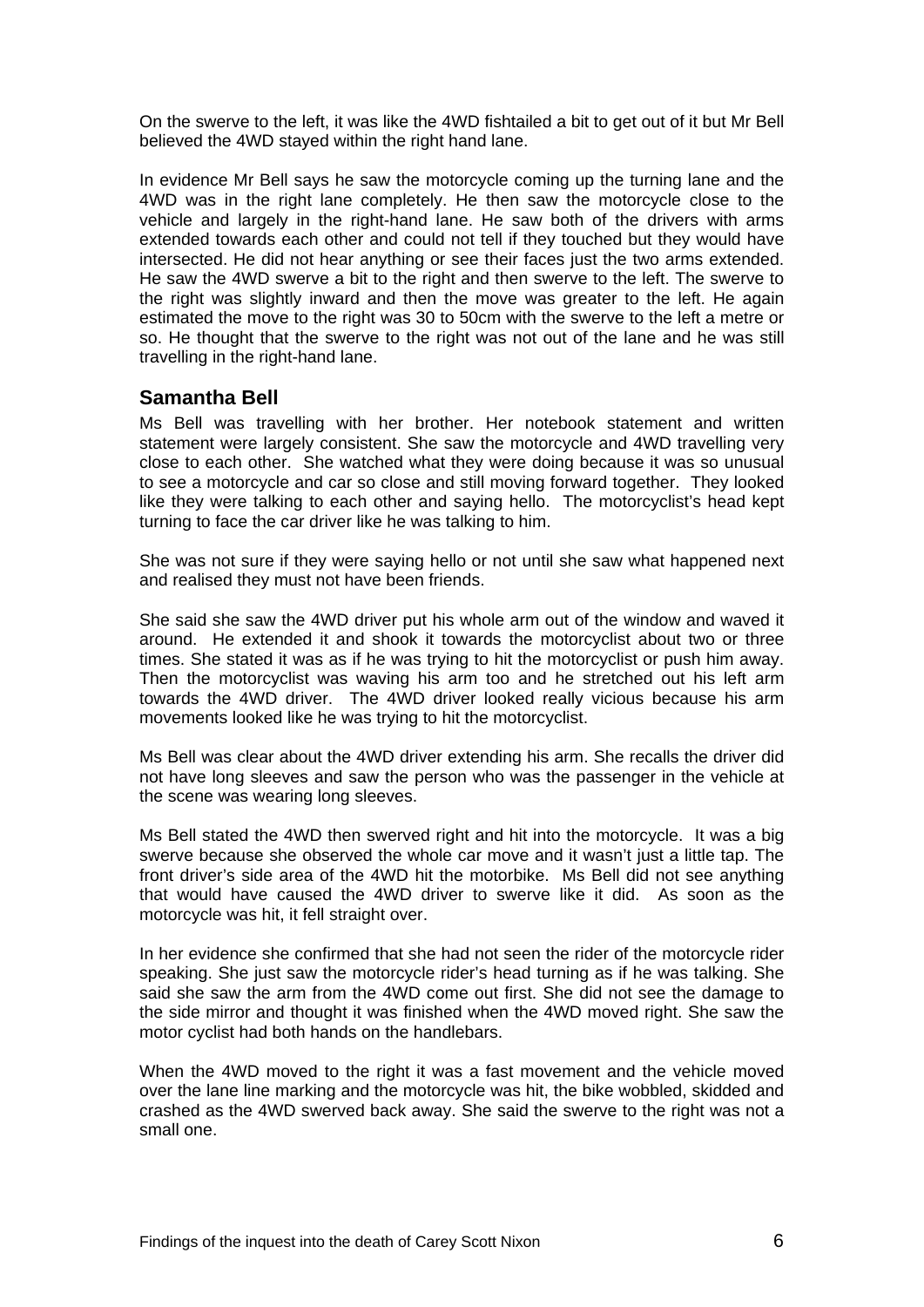#### **Levi Lee Eveans-Mellonie**

Mr Eveans-Mellonie also provided a notebook version and a formal statement. He was travelling in the opposite direction to the 4WD and motorcyclist. In his statement he expanded on what he provided in notebook form at the scene. He observed the 4WD get into the part of the road where a right turning lane merged and the motorcycle appeared from behind and travelled on the right hand side. The motorcycle was at this time in the right hand turning lane. The motorcyclist positioned himself beside the 4WD driver door about half a metre away from the car and maintained that position. The motorcycle rider turned his head to look at the driver. The motorcycle rider maintained his position for two to three seconds and then took a big swing with his left arm and swiped the driver's side mirror with his open hand with a big slap. The mirror came off the 4WD.

The motorcyclist then returned his hand back to the handlebars, accelerated and moved forward from beside the driver's side door and appeared to be leaving his position beside the car. The motorcycle moved forward into a position slightly in front of the car with its back wheel in line with the 4WD front wheel and still about half a metre beside the 4WD. He stated that he saw from his position, the 4WD suddenly jerk to the right and swerve into the motorcycle. The front right wheel area of the 4WD collided into the rear wheel area of the motorbike. The 4WD then immediately returned to its original path of travel. The motorcycle did a little fishtail, the motorcyclist lost control and then came flying off.

In his evidence he says he did not see an arm come out from the 4WD. Once the mirror was struck both hands went back to the handle bars and he appeared to be leaving his position beside the 4WD when it jerked to the right for no reason. He said at this point there was a collision between the two and then the 4WD moved back left to the same line of travel.

#### **Reagan Gould**

Mr Gould was 15 at the time of the incident. He gave a field interview and notebook statement and later a formal statement. He was a friend of the son of the motorcyclist and knew the motorcyclist for about eight years and had been to his residence on many occasions. He had previously observed the motorcyclist to go fast and to do 'mono's'.

He was walking on the footpath towards his home. He heard the distinctive sound of this particular motorcycle and waved but the driver did not acknowledge him. The motorcycle was not speeding.

He watched the motorcycle speed up and get beside the 4WD, and slowed down to stay beside the 4WD driver's window. He saw Mr Nixon take his left hand off the handlebars, left hand pointing towards the driver's window. He was not close enough to touch the other car. He could see Mr Nixon turn his head towards the driver of the 4WD and was yelling and shouting swear words.

Then the 4WD moved closer to the motorcyclist or the motorcyclist moved closer to the 4WD. He was unable to tell from where he was standing and could not see the lane markings. The motorcyclist placed his left hand on the front bottom corner of the driver's window, near the side mirror. Mr Nixon appeared as though he was either holding on or trying to balance himself.

Mr Nixon appeared to take his left hand off the car, and the motorbike accelerated. The motorcyclist moved forward suddenly up beside the side mirror. The motorcyclist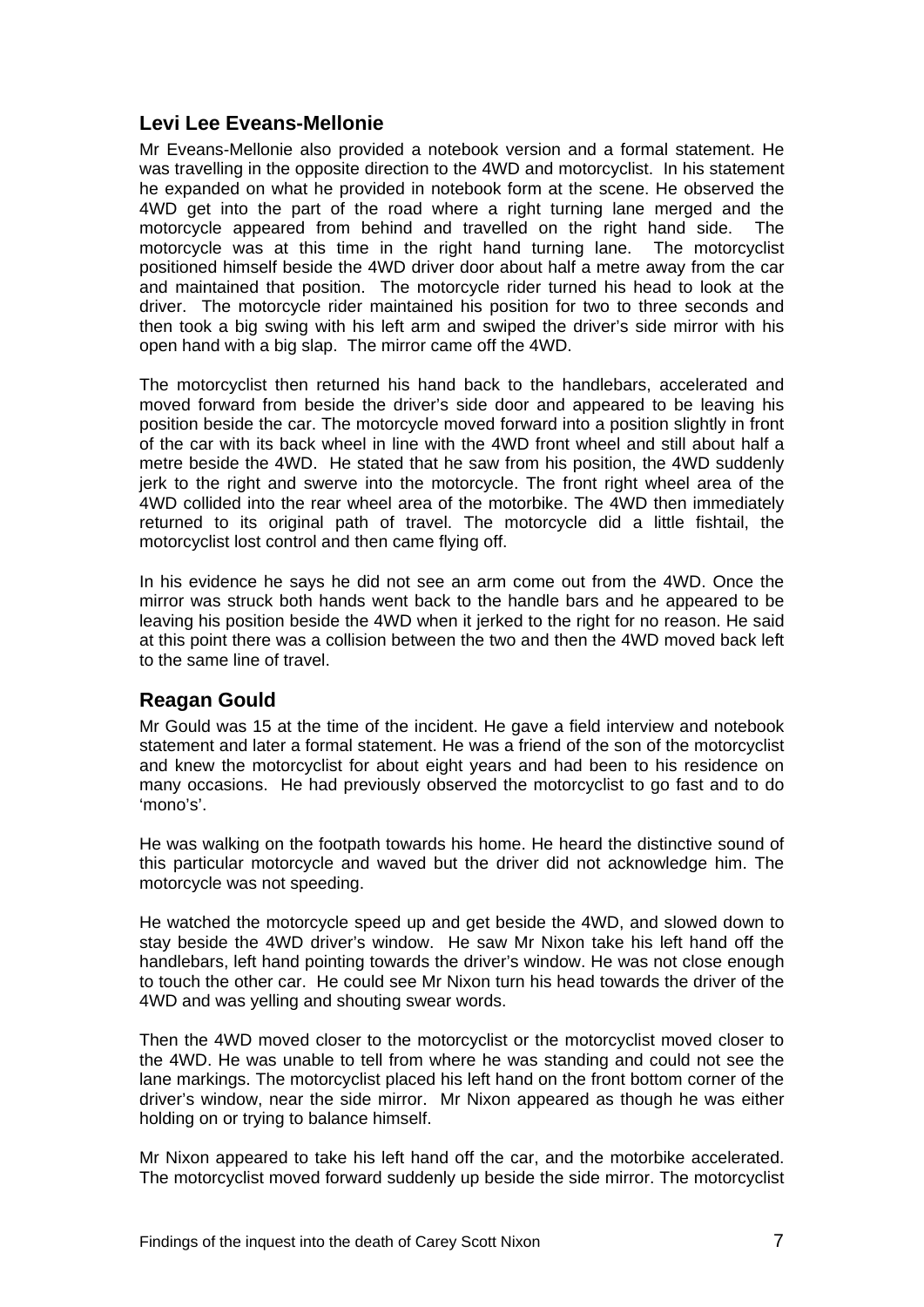kept his left hand up on the car. Then the motorcyclist and the 4WD came together a lot more. It looked like the 4WD had swerved him off with the front side of the car.

Before the motorcyclist came off, his left shoulder and left arm brushed against the side mirror of the 4WD. Either the 4WD swerved to the right and pushed him off from the car or the motorcyclist threw himself off the car. Mr Gould was not sure, however it looked like the 4WD moved against Mr Nixon. In his notebook statement he thought the 4WD driver may have got a fright.

Mr Nixon then left the 4WD and started to get the wobbles and fell.

#### **David Leishman**

Mr Leishman provided a notebook statement and a written statement. He was travelling in the same direction. He was overtaken on the roundabout by the motorcycle which was not speeding. He saw the 4WD in the left lane, and the motorcycle moved into the right lane to overtake and started to pass the 4WD. When the motorcycle was beside and to the rear of the 4WD, the 4WD started to move into the right lane also. It did so without any indication lights. It appeared to Mr Leishman that the driver of the 4WD did not see the motorcycle.

When the 4WD was half way into changing into the right hand lane, it stopped merging right and maintained its line of travel by straddling over the dividing line. It remained half in the left lane and half in the right lane. He said in evidence he thought the 4WD had seen the motorcycle and was holding his line. The motorcycle remained in the right lane. He expected the motorcycle to zip up in the right hand lane and go past the 4WD as there was plenty of room.

Mr Leishman was approximately 50 metres behind them with no cars in between. The motorcyclist was gesturing either through the driver's window or touching the driver's window with his left hand. It appeared as though the motorcyclist knew the 4WD driver.

The motorcyclist started to accelerate forward and hit or grabbed the side mirror of the 4WD. He accelerated and then both vehicles came together. The motorcyclist never put his left hand back on the handlebar. Then the motorcycle went down. The motorcycle then collided into the front side of the car.

He said it appeared as though the rider lost his balance when he hit the mirror then they came together on the front guard and he went down.

#### **Anita and Martin Whitfield**

Martin and Anita provided police notebook statements and only more formal statements after a decision was made to hold an inquest. They were overseas at the time of the inquest and were not called.

Martin Whitfield was travelling in the opposite direction. He saw the 4WD as it was approaching the traffic lights at Beverage Road. He had just pulled up at the lights. He saw the 4WD move from the left lane to the centre lane but cannot recall if he indicated or not. Straight away he saw the motorcycle come from behind the 4WD and then the motorcycle travelled next to the car window. He could see the motorcycle rider facing towards the driver and he was gesturing and looked as if he was saying something to the driver.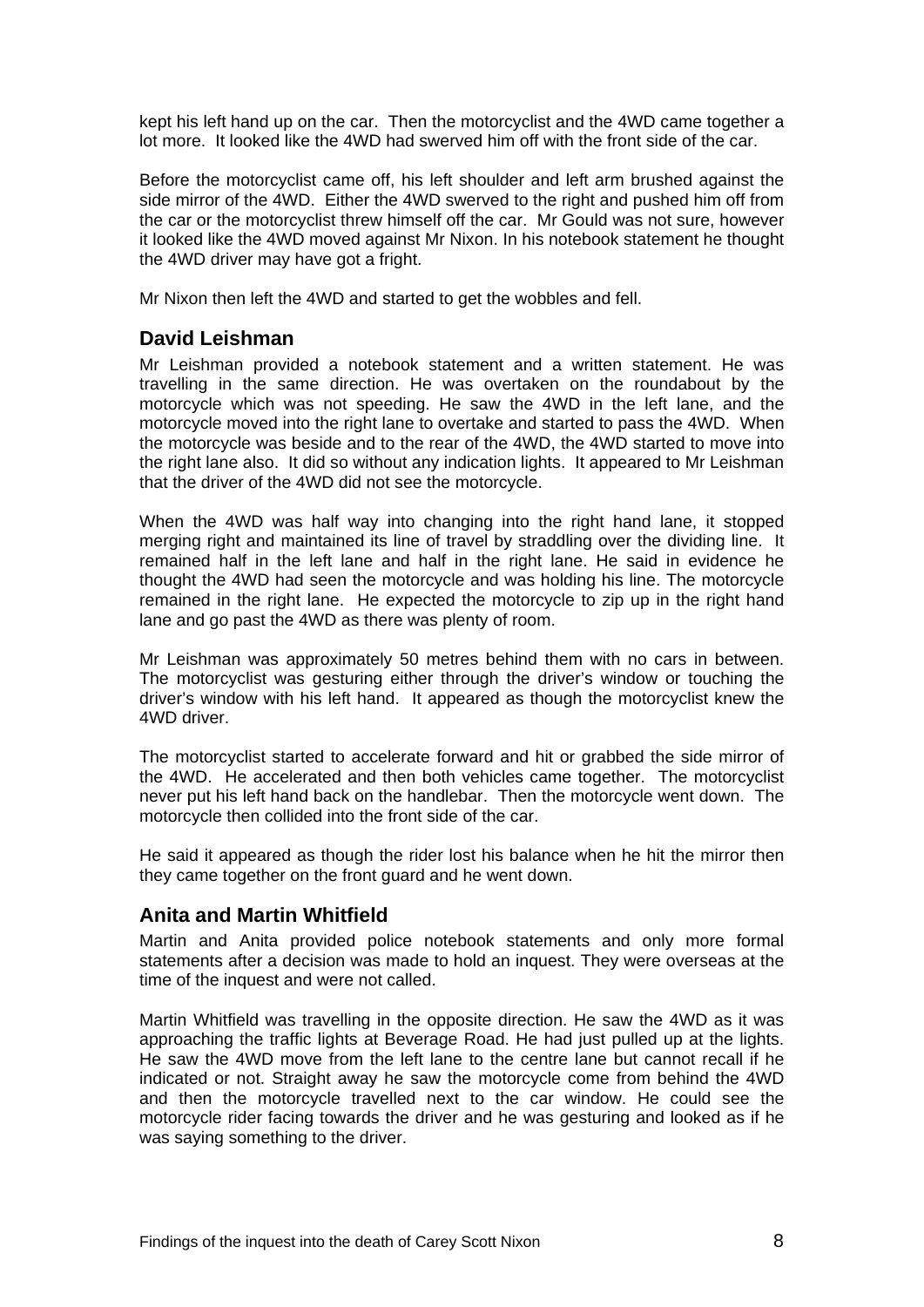He says he saw the 4WD come across towards the right with a small but quick jerk to the right and back to his original position again. When this all happened the motorcycle rider only had his right hand on the handlebars. He then saw the motorcycle wobble and then it slipped onto its right side and the rider was flicked up or into the air.

Anita Whitfield says she saw the motorcycle rider shouting and waving his left arm at the 4WD driver and then the impression she got was the 4WD driver made a sudden move towards the right. She did not see the 4WD hit the bike but saw it became unbalanced and the rider was flicked into the air.

#### **Richard Henry Cash**

Mr Cash is a constable of police and had just finished his shift of traffic duties for an Anzac Day parade. He was travelling south and was approaching the intersection when he saw a black motorcycle and a 4WD approaching from the north. The 4WD appeared to be in the right-hand lane. He then was looking to the left-hand side and his left side mirrors to check for vehicles coming beside him and as he was performing these checks he heard a noise and saw a black motorcycle going down and sliding towards the intersection. He saw the motorcycle rider collide with the traffic light pole. He had not seen any altercation or any movement or contact between the two.

#### **Jade Dunlop – passenger in 4WD**

Ms Dunlop was a passenger in the 4WD and was travelling with her daughter in the rear.

Ms Dunlop provided two interviews on a field tape at the scene and rang QPS two days later and gave more detail. Her statement was based on her recorded recollections within days of the incident.

The motorcyclist was to the right of the vehicle and accelerated until in line with the 4WD. She says the driver's window was open and the motorcyclist yelled something like 'you fucking asshole or idiot'. It was hard to hear what the motorcyclist was saying. The motorcyclist started to drop back and then accelerated again and placed his hand onto the window/door frame. He started to yell something but all Ms Dunlop heard was 'my lane'. Mr Hickey then said something back along the lines of 'ok go away'. The motorcyclist let go of the window frame, raised his left arm and fist. She said it looked like he might hit Mr Hickey however he accelerated slightly and hit the side mirror with his left fist. It then swung back, and the motorcyclist then opened his fist and grabbed the side mirror. It then swung back into place making a loud bang sound and the mirror broke away from the housing. The motorcyclist then said 'oh shit'.

She states Mr Hickey had his eyes on the road and it was not until the mirror made a banging noise did he turn towards the motorcyclist. Mr Hickey then said 'fuck no' and the 4WD started to drift towards the left. At this point Mr Hickey tried to keep straight and swerved slightly to the right – this happened around or just after the mirror moved back into place making the loud sound.

After the mirror came away from the side housing, the motorcyclist was in line with the driver window, Ms Dunlop saw him put his left arm back down. He then sped up and was in line with the engine/front of the car. About two seconds later she observed his right arm and the front of the bike start to wobble. The motorcyclist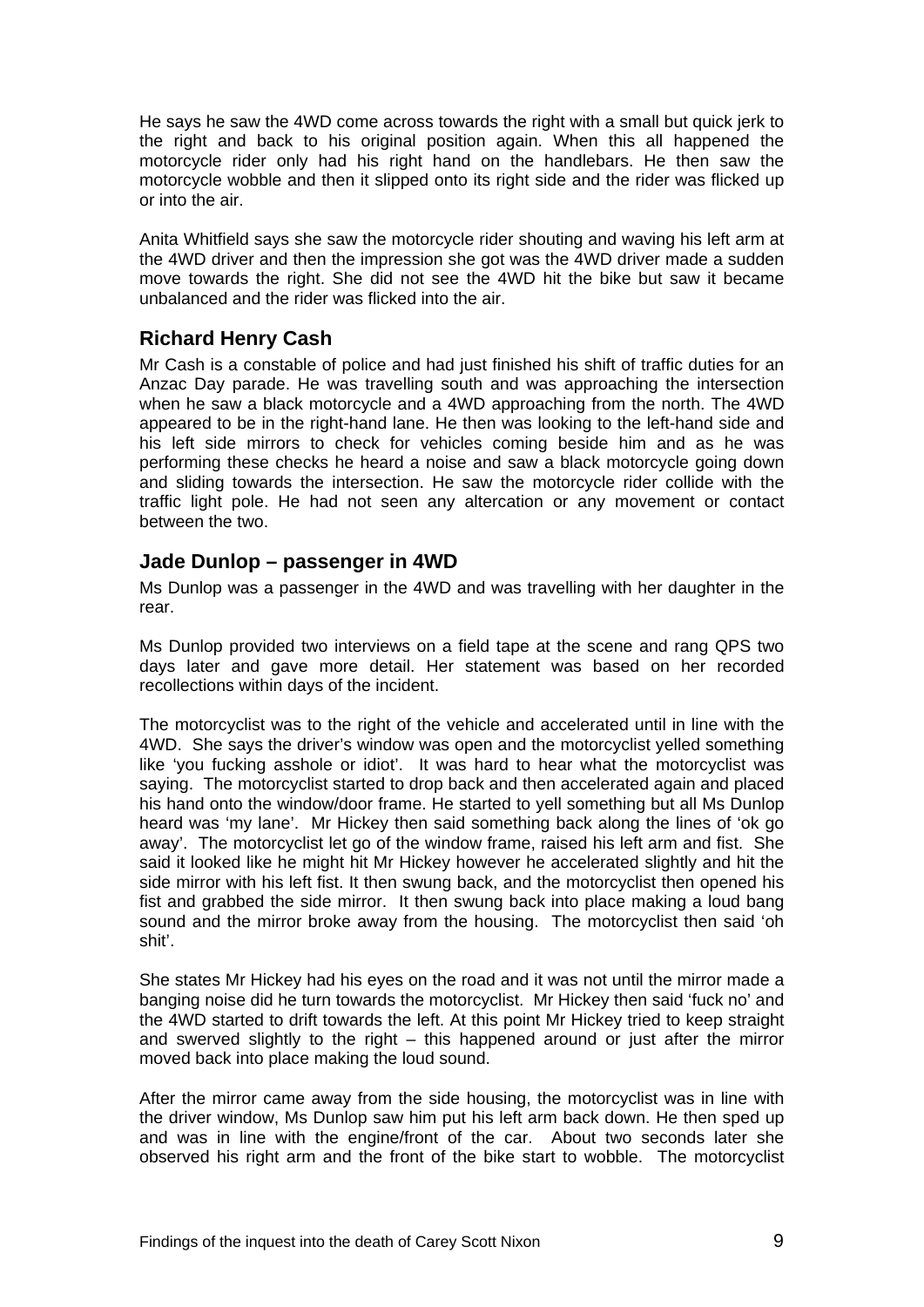started to slow down and the 4WD sped up to get away. Ms Dunlop observed in mirrors that the motorcyclist came off the motorcycle.

In her evidence she stated that the vehicle was in the left lane coming out of the roundabout and stayed in that lane for a short distance when it changed to the righthand lane. She stated that she was looking at Mr Hickey and that the driver clearly indicated. She was not aware of the motorcycle until some five seconds after changing lanes when she heard a loud roar. She stated that there was no straddling of the lanes and it was a smooth changeover.

She became aware of the motorcycle after it came up behind the vehicle and travelled into the turning lane and as he approached he said something about 'my fucking lane'. She assumed he was on the line of the lane or in their lane. He sounded very angry. Mr Hickey was paying attention to the road and briefly looked over and said something dismissive.

She said the motorcyclist waved a closed fist towards the vehicle. She stated Mr Hickey had his hands on the steering wheel the whole time and he did not extend his hand or arms outside the window. At some point the motorcycle rider placed his hand on the window.

After the mirror had been damaged she said the 4WD moved to the left and then to the right but she was not aware of any direct contact.

#### **Geoffrey Hickey – driver of 4WD**

Mr Hickey provided a field interview which was digitally recorded over a period one hour and 10 minutes. He also provided a notebook statement. Subsequently he provided a formal statement in August 2013 following a formal request by my office. He had been warned at the scene during the field interview that he did not have to say anything.

At the inquest he wished to claim privilege against self incrimination. I directed him to provide his evidence pursuant to section 139 of the Act.

In his statement he stated he observed a 4WD towing a boat that had stopped in the left hand lane at a set of lights ahead. He decided to change lanes so he would not get stuck. He said he checked his mirrors and did not see any vehicles in the right hand lane. As he started to merge right, he noticed a motorcycle coming off the roundabout. As it was some distance away, Mr Hickey finished merging. By the time he finished merging into the right hand lane, the motorcycle was hard against the back of the 4WD.

In his statement and notebook statement he stated he indicated his intention to change lanes. In his interview at the scene he was less specific about this and said he would have indicated as this was his usual practice. In his evidence he stated he definitely indicated.

The motorcyclist then drove alongside Mr Hickey in the right hand turning lane. He was yelling and shouting at Mr Hickey and was within a foot of the vehicle. Mr Hickey never had a motorcycle so close, and thought it was completely reckless and aggressive.

Mr Hickey maintained his line of sight and kept both hands on the steering wheel. He could see the motorcyclist with his peripheral vision. The motorcyclist had a full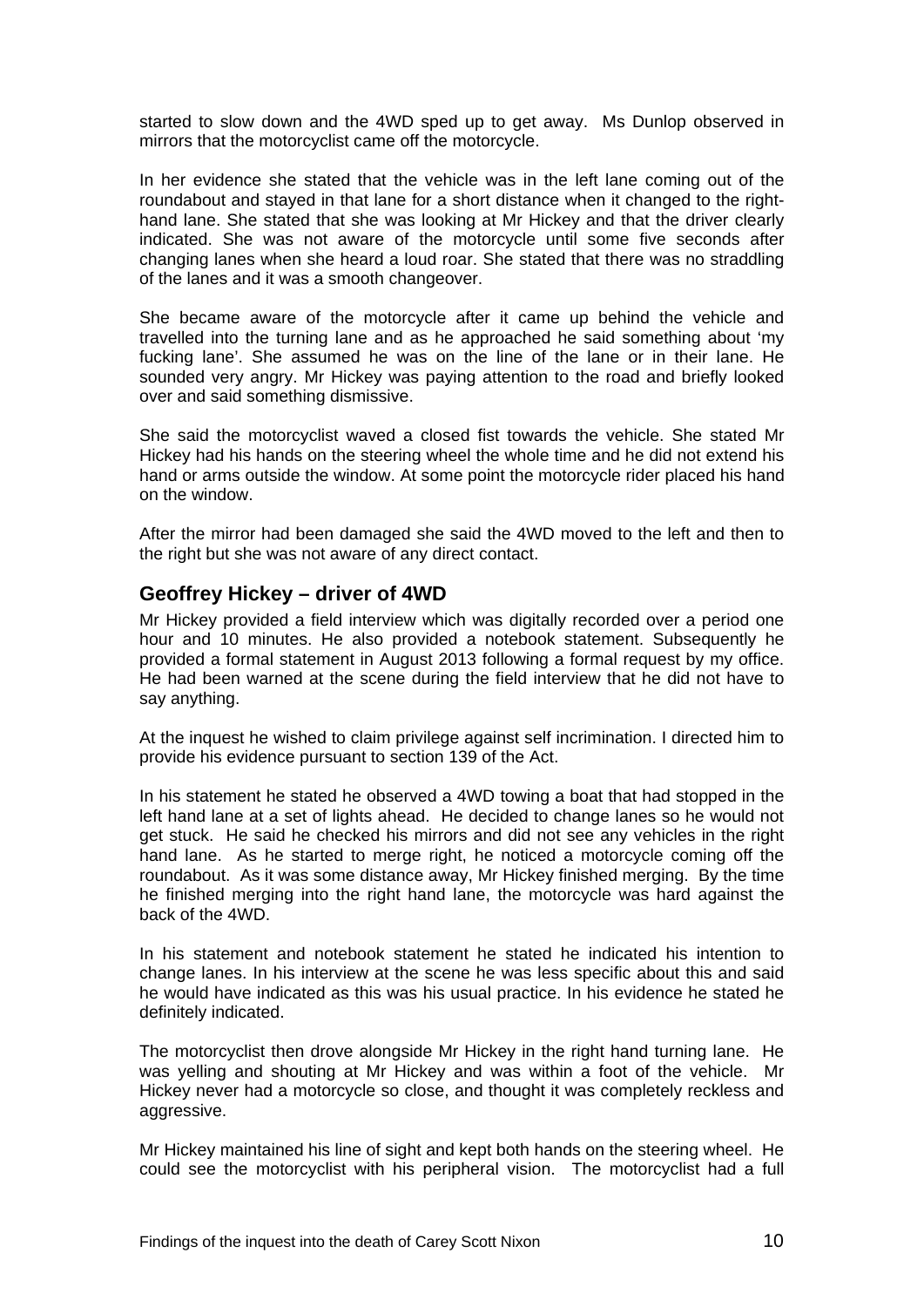helmet with visor up – he leant towards the open window and was almost in the window, only a couple of inches away from the window. The motorcyclist shouted in a loud and aggressive voice words to the effect of 'you fucking idiot, you fucking arsehole'.

Mr Hickey took a quick glance at the motorcyclist and was taken by surprise and shocked at what was happening. He thought that maybe the motorcyclist was cranky because he had prevented him from going fast up the right hand lane because he caught the 4WD so quickly from the roundabout. Mr Hickey said 'whatever' and continued looking where he was going. He tried to move a little to the left to create some distance from the motorcycle.

In evidence he said he saw the motorcyclist extend his arm towards him as if he was waving. He denied extending his arm towards the motorcyclist.

Mr Hickey then heard a loud bang that was the motorcyclist smashing Mr Hickey's right hand side mirror and reving his motor at the same time. Because of the loud noise and shock, Mr Hickey jerked on the steering wheel. He did not mean to, it just happened. Mr Hickey spun his head and saw the motorcyclist's hand was still in the air from swinging it against Mr Hickey's mirror.

In his evidence he agreed this movement was slightly towards the right. He described it as a jerk to the right and then corrected to stay in his lane.

Mr Hickey tried to focus on driving straight. The motorcyclist accelerated half way up and alongside the bonnet of the vehicle. He was still holding onto the handlebars with his right hand. He got a wobble and then he went down.

#### **Conclusions**

At approximately 1:00pm both vehicles were proceeding northbound on the Cleveland-Redland Bay Road. Mr Hickey passed through the roundabout at the intersection of Cleveland-Redland Bay Road and Boundary Road in the left hand lane first. It is evident Mr Nixon has come through the intersection behind Mr Hickey and at a significantly shorter distance than the 100 metres Mr Hickey says or believes.

There is varying evidence as to whether Mr Hickey indicated his intention to change lanes from the left to the right. In his initial interview at the scene, Mr Hickey stated that he would have indicated, as this was his usual practice. In later evidence he says he did indicate. Ms Dunlop was specific he indicated. Another witness, Mr David Leishman provided evidence that Mr Hickey did not indicate his intention to change lanes. Given the angry overreaction by Mr Nixon it is probable Mr Hickey did not indicate his intention to change lanes.

At the same time as Mr Hickey executed his lane change, Mr Nixon, was advancing from behind him on his motorcycle. There is no evidence Mr Nixon was speeding over the speed limit or excessively but he would have been accelerating faster than the 4WD given the nature of the two different vehicles.

It is clear from all of the witnesses before this inquest that Mr Nixon continued to accelerate, and moved to the right hand side of the 4WD vehicle. Witnesses vary slightly in terms of the exact positioning of the motorcycle on the road, but he was either sharing the right hand lane alongside the 4WD; or he was riding in the righthand-turn lane or perhaps both at different times.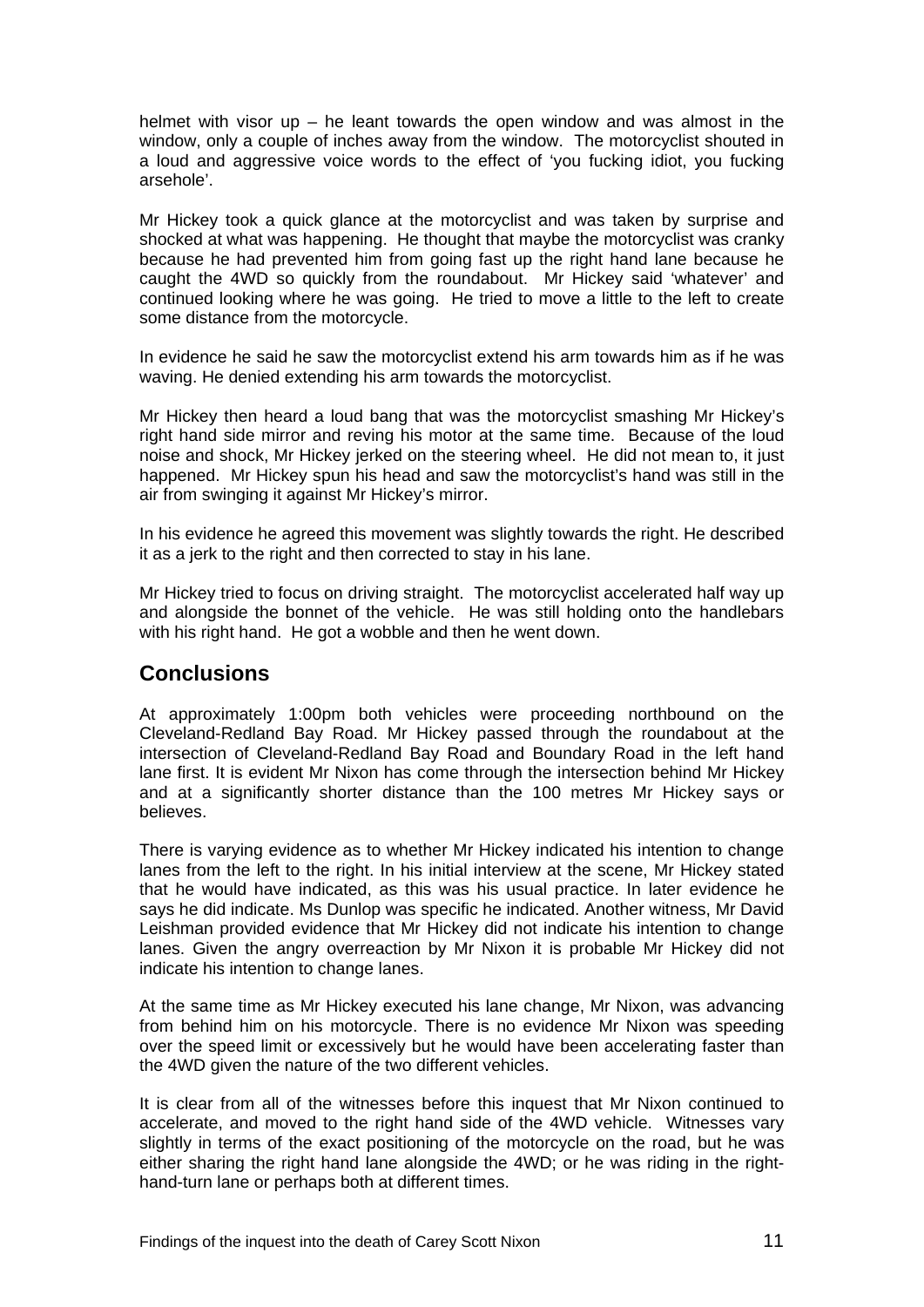Virtually all witnesses then agree that Mr Nixon placed his motorcycle very close to the driver's side window of Mr Hickey's car. The window was open, and at this point the witness accounts agree that the vehicles were travelling relatively slowly at about 40 kmh as they were approaching the lights at the intersection. Mr Nixon clearly swore at Mr Hickey, indicating his anger at having been cut off. Mr Hickey claims that he either said nothing in return, or that he simply said 'whatever' to Mr Nixon. In her statement, Ms Jade Dunlop states that Mr Hickey said words to the effect of 'Go away'. There is no evidence to suggest Mr Hickey's response was other than this.

During this exchange, there is varying evidence that Mr Nixon and Mr Hickey both extended their arms towards one another in a threatening, pushing or punching motion. Mr Luke Bell and Ms Samantha Bell both recall seeing both Mr Hickey and Mr Nixon extending their arms in this fashion. Other witnesses only refer to seeing Mr Nixon doing this and Mr Hickey and Ms Dunlop deny Mr Hickey behaved in this fashion.

I find it is likely both Mr Nixon and Mr Hickey extended their arms towards each other but Mr Hickey's involvement was of a shorter duration and less obvious to other witnesses given the side window panel and mirror would impede their vision. As these events occurred over a matter of seconds, the arm movements were likely very brief. They did not connect with each other.

I accept the verbal and physical altercation did not directly lead to Mr Nixon's death, but it formed part of the escalation of this driving dispute. In Mr Nixon's case in particular, he placed himself in a particularly vulnerable position as he was riding with only his right hand on the handlebars and he would have had reduced control over the motorcycle in the event something else happened. Unfortunately it did.

It is uncontroversial to find that there was a further escalation, again over a matter of seconds, as Mr Nixon struck at the driver's side mirror of Mr Hickey's car with his hand or fist, causing the mirror to break away from its plastic housing and fall to the roadway.

What now happened is the crux of the case.

Immediately after the mirror was damaged, all witnesses agree that the 4WD vehicle moved to the right and then moved back to the left. Both of these were sharp movements, given the timeframe, but the overall impression of most witnesses is that the move to the right was of less distance than the move back to the left.

In one or possibly both of these movements the 4WD came together with the motorcycle. The move to the right may have been deliberate as a warning to Mr Nixon. It may have been simply an instinctive reaction of Mr Hickey to what had happened to his mirror in the context of the altercation itself. The latter in my view is the most likely. I do not accept Mr Hickey's explanation about the proximity to the 4WD and boat to his left as being one of the reasons why he moved to the right as all of the forensic evidence indicates this altercation was occurring close to the right side of the lane and what was happening to his left was unlikely to have been a factor. The gouge and scrape markings on the roadway clearly indicate the motorcycle went down inside the right lane and not within the turning lane.

However, the physical evidence from an examination of the various markings on the 4WD and motorcycle also leads to the very real possibility that it was the correction back to the left that connected with the motorcycle, reducing the suggestion of culpability on the part of Mr Hickey. The evidence suggests the contact was in the